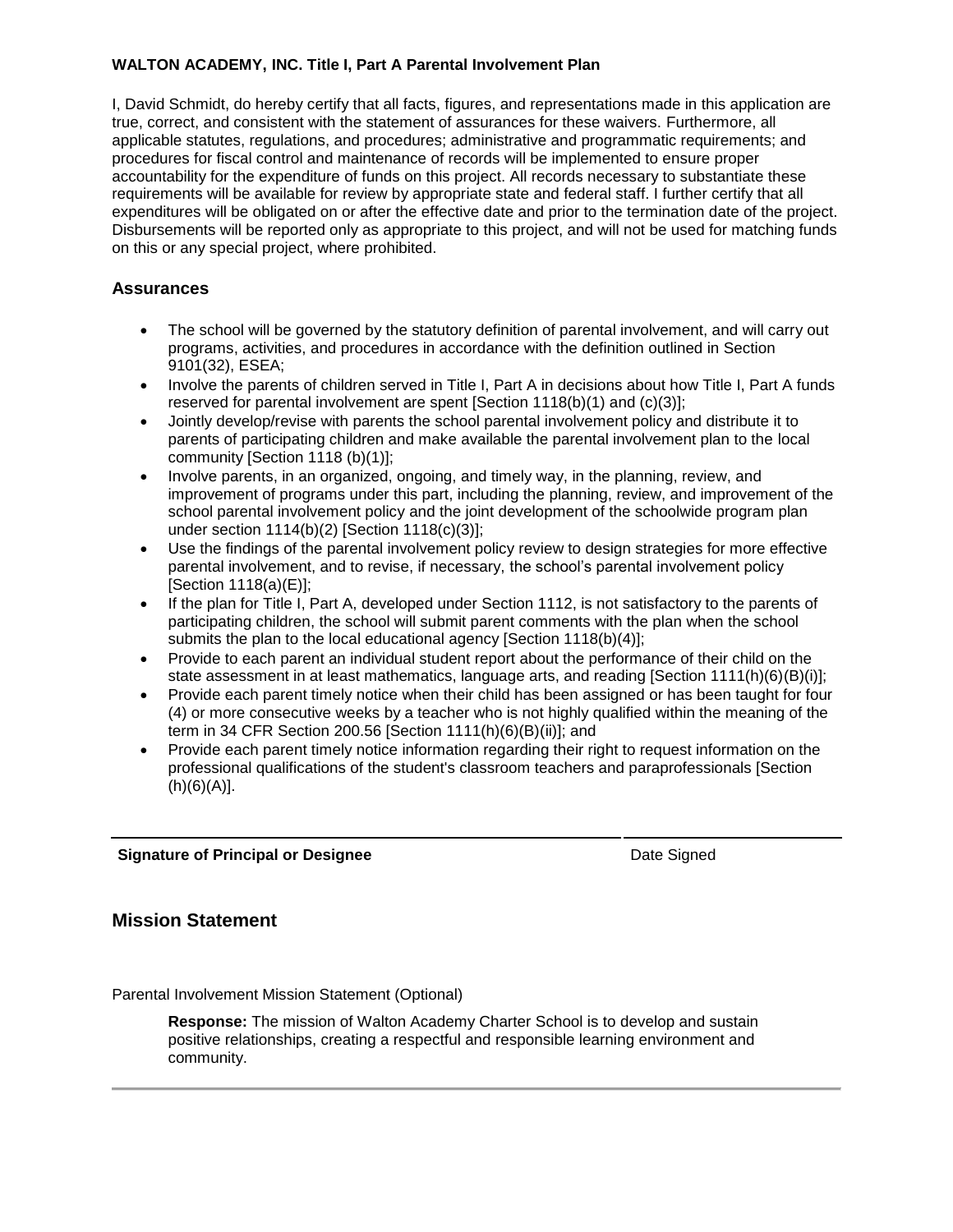Describe how the school will involve parents in an organized, ongoing, and timely manner, in the planning, review, and improvement of Title I programs including involvement in the decisions regarding how funds for parental involvement will be used [Sections1118(c)(3), 1114(b)(2), and 1118(a)(2)(B)].

**Response:** Walton Academy Charter School (WACS) believes in and works to include the involvement of parents in all aspects of the Title I Program. The School Advisory Council meets a minimum of two times per year to develop the Title I Parent Involvement Policy/Plan and the Student/Parent/Teacher Compact. The Title I budget is reviewed at the Fall meeting. All parents are sent surveys three times per year to ensure parent feedback regarding the Policy/Plan and compact. Parents and community members that serve on the WACS School Advisory Council are invited to attend district meetings. Parents and community members that serve on the School Advisory Council are selected from those showing an interest to serve based on the Title I Survey and includes administrative input. Every effort is made to schedule meetings at times most convenient for parents to attend. Parental suggestions and survey results are taken into consideration for future parent involvement implementation. WACS has a Title I monitoring box (online on Title I Crate) containing documentation of requirements for the Parent Involvement Program including brochures, newsletters, agendas, minutes, and sign-in forms from meetings.

### **Coordination and Integration**

Describe how the school will coordinate and integrate parental involvement programs and activities that teach parents how to help their children at home, to the extent feasible and appropriate, including but not limited to, other federal programs such as: Head Start, Early Reading First, Even Start, Home Instruction Programs for Preschool Youngsters, the Parents as Teachers Program, public preschool, Title I, Part C, Title II, Title III, Title IV, and Title VI [Section 1118(e)(4)].

| count | Program                                                 | <b>Coordination</b>                                                                                                                                                                                                                                                                                                                                         |
|-------|---------------------------------------------------------|-------------------------------------------------------------------------------------------------------------------------------------------------------------------------------------------------------------------------------------------------------------------------------------------------------------------------------------------------------------|
|       | <b>Exceptional Student</b><br>Education                 | Supplemental Instructional support by Title I is discussed with parents<br>during IEP meetings.                                                                                                                                                                                                                                                             |
|       | Panhandle Area<br>Educational Consortium                | PAEC provides migrant education services through meetings and home<br>services to ensure parents have information on ESOL, FSA, and homeless<br>services. Translators are provided for parent meetings.                                                                                                                                                     |
| 3     | College                                                 | NWFSC works closely with Walton Academy to provide adult education<br>Northwest Florida State services to parents of our students. NWFSC also guides and advises our<br>parents through college admission, financial aid and educational<br>opportunities.                                                                                                  |
| 4     |                                                         | Chautauqua Health Care Center offers a variety of service to our parents<br>and students that include, but are not limited to conflict resolution, drug<br>Mental Health Services awareness and anger management, medication management and<br>counseling services. These services are open to all parents and students<br>and some are provided on campus. |
| 5     | <b>Walton Education</b><br>Foundation                   | The foundation supports educational enrichment. Mini-grants are given to<br>educators to implement projects to enhance teaching, learning, and<br>parental involvement.                                                                                                                                                                                     |
| 6     | Teenage Parent<br>Program(Walton<br>County Health Dept) | Participating students must be enrolled in the approved curriculum<br>facilitated by WACS. Child care is provided by Okaloosa-Walton Services,<br>assisting students and parents.                                                                                                                                                                           |
|       | The Leader in Me                                        | As WACS continues to implement the Leader in Me program, our students<br>and parents alike will be taught how to live and exhibit habits of<br>effectiveness.                                                                                                                                                                                               |
| 8     | <b>Mentoring Program</b>                                | WACS will partner with community programs who will provide mentor<br>opportunities for our students and their families. They will also provide<br>relationship building, and strategies for personal management and well-<br>being for the entire family.                                                                                                   |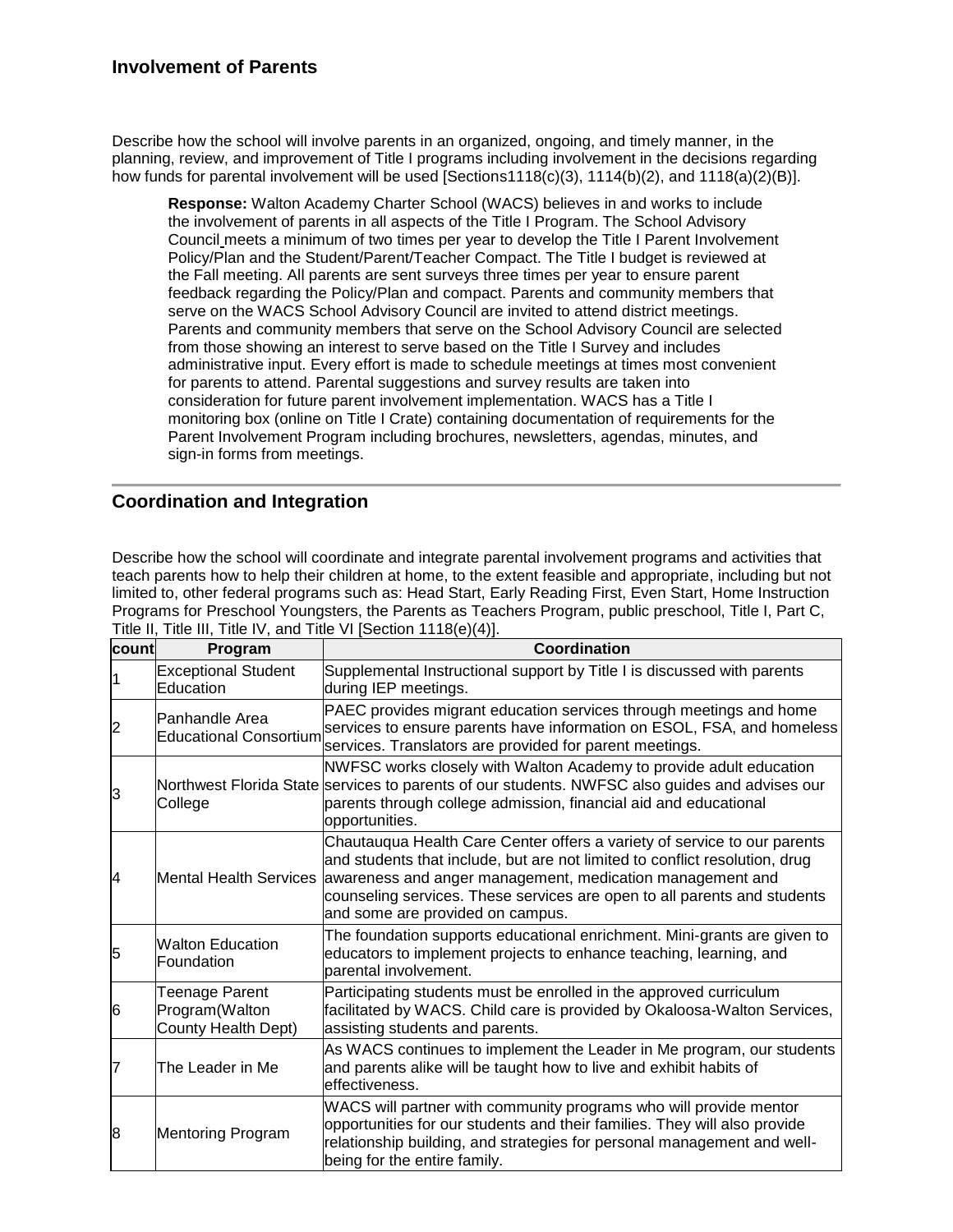### **Annual Parent Meeting**

Describe the specific steps the school will take to conduct an annual meeting designed to inform parents of participating children about the school's Title I program, the nature of the Title I program (schoolwide or targeted assistance), Adequately Yearly Progress, school choice, supplemental educational services, and the rights of parents. Include timeline, persons responsible, and evidence the school will use to demonstrate the effectiveness of the activity [Section 1118(c)(1)].

| Icountl        | <b>Activity/Tasks</b>                                                                                      | <b>Person</b><br><b>Responsible</b>             | <b>Timeline</b> | <b>Evidence of Effectiveness</b>                                                   |
|----------------|------------------------------------------------------------------------------------------------------------|-------------------------------------------------|-----------------|------------------------------------------------------------------------------------|
| 1              | Prepare agenda, handouts, and<br>presentation materials that address<br>the parent involvement requirement | Title I Contact,<br>Principal, & Action<br>Team | 2020            | September Agenda, Sign-In, Handouts,<br>Power Point Presentation                   |
| $\overline{2}$ | Advertise/Publicize WACS                                                                                   | Title I Contact,<br>Principal, & Action<br>Team | October<br>2020 | Copies of Newsletters,<br>newspaper articles and Web<br>Site                       |
| 3              | Prepare Sign-In Sheets                                                                                     | Title I Contact,<br>Principal, & Action<br>Team | October<br>2020 | Sign-In Sheets from Meeting                                                        |
| 14             | Maintain Documentation                                                                                     | Title I Contact &<br>Principal                  | October<br>2020 | Title I Documentation Box by<br>Title I Contact, Shared with<br>LEA for Monitoring |
| 5              | <b>Presentation of Components</b>                                                                          | Title I Contact,<br>Principal, & Action<br>Team | October<br>2020 | Minutes of Meeting Filed,<br>Power Point Presentation,<br>Agenda                   |
| 16             | Prepare Parent Feedback surveys                                                                            | Title I Contact,<br>Principal, & Action<br>Team | October<br>2020 | Completed surveys at<br>conclusion of Annual<br>Meeting                            |

#### **Flexible Parent Meetings**

Describe how the school will offer a flexible number of meetings, such as meetings in the morning or evening, and may provide with Title I funds, transportation, child care, or home visits, as such services related to parental involvement [Section 1118(c)(2)].

**Response:** Walton Academy Charter School will hold School Advisory Council meetings, parent academic workshops, conferences, and school activities at various times, including special activities during the school day for parent/teacher/student interaction. WAC is making every effort to increase parental involvement. Teachers and administrators are committed to increasing parent contact through announcements in the school newsletters, flyers, and the school's web site. Food may be provided for workshops and other activities. Home visits and telephone calls will be made by the principal, teachers, and/or dean for parents that are unable to attend conferences at school, but request them. Improving communication with parents will improve student performance and decrease truancy. Conference documentation, sign-in sheets, and copies of announcements will be filed for documentation. Some examples of parent involvement activities Edgenuity Training, Leading in Me Training, Transcript Review, and community involvement projects.

### **Building Capacity**

Describe how the school will implement activities that will build the capacity for strong parental involvement, in order to ensure effective involvement of parents and to support a partnership among the school involved, parents, and the community to improve student academic achievement [Section 1118(e)]. Describe the actions the school will take to provide materials and training to help parents work with their child to improve their child's academic achievement [Section 1118(e)(2)]. Include information on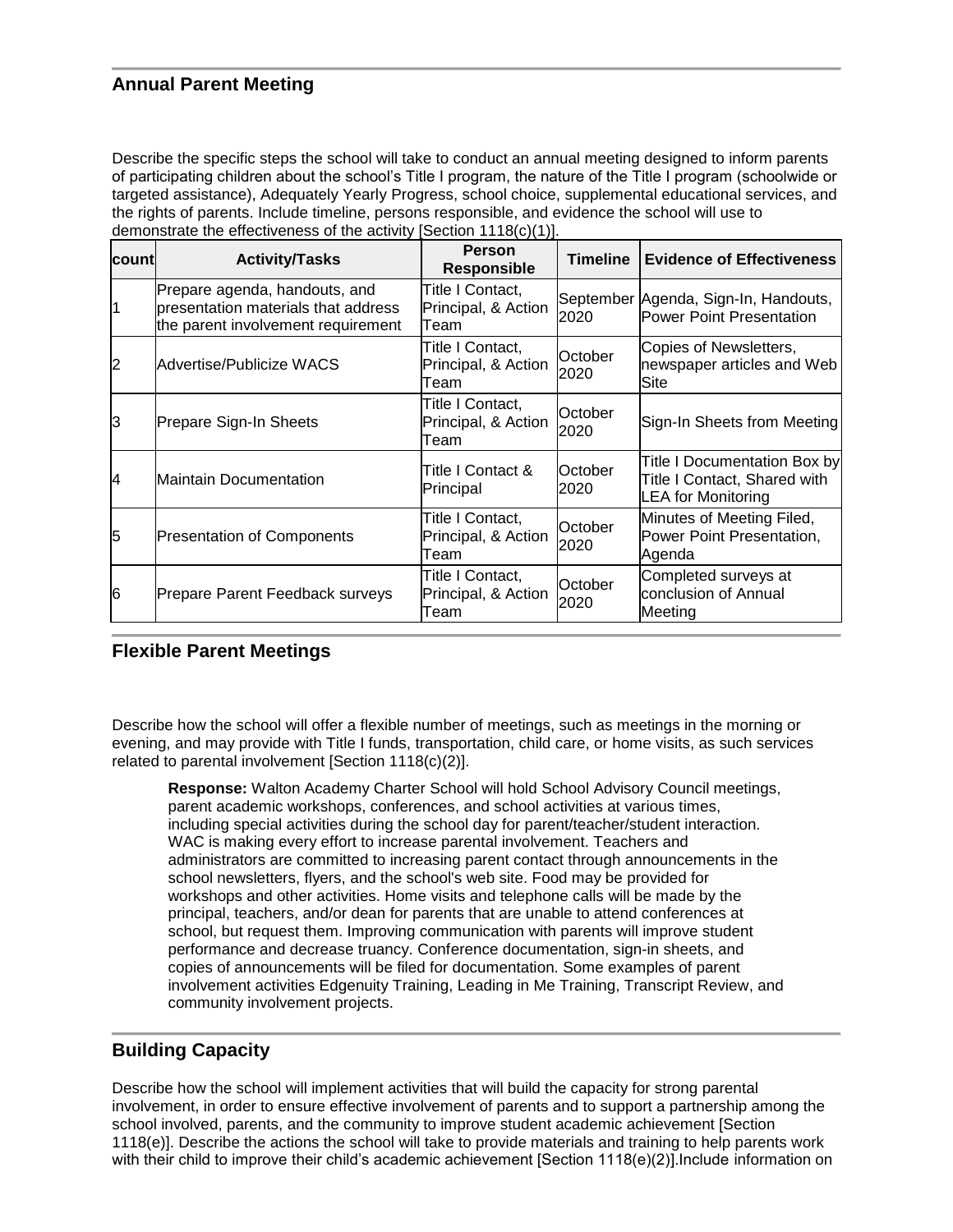how the school will provide other reasonable support for parental involvement activities under Section 1118 as parents may request [Section 1118(e)(14)].

| lcountl | <b>Content and</b><br>Type of<br><b>Activity</b>      | <b>Person</b><br><b>Responsible</b>                                          | <b>Anticipated Impact on</b><br><b>Student Achievement</b>                                                                                                                   | <b>Timeline</b>                  | <b>Evidence of</b><br><b>Effectiveness</b>                |
|---------|-------------------------------------------------------|------------------------------------------------------------------------------|------------------------------------------------------------------------------------------------------------------------------------------------------------------------------|----------------------------------|-----------------------------------------------------------|
| 1       | Technology<br>Parent<br>Workshop                      | Principal, Teachers                                                          | Parents will be given<br>instruction on how to use our<br>credit recovery program so<br>that they can assist their<br>children at home.                                      | September<br>2020-March<br>2021  | Sign-In, Parent<br>Surveys                                |
| 2       | <b>Literacy Parent</b><br>Workshop                    | Principal, Teachers                                                          | Literacy strategies and<br>materials will be provided for<br>parents, including grade level<br>proficiency, strategies that<br>can be used at home and<br>assessment methods | September<br>2020- March<br>2021 | Sign-In, Parent<br>Surveys                                |
| 3       | Math/Science<br>Parent<br>Workshop                    | Principal, Teachers                                                          | Information provided for<br>parents include strategies<br>they can use to help their<br>children at home.                                                                    | September<br>2020-March<br>2021  | Sign-In, Parent<br>Surveys                                |
| 4       | Open-House/<br>Orientation                            | Admin. & Teachers                                                            | Students and families will<br>understand the expectations<br>of each teacher early in the<br>vear.                                                                           | Aug. 2020                        | Sign-In                                                   |
| 5       | <b>Distribute</b><br><b>NGSSS</b><br><b>Brochures</b> | David Schmidt,<br>Principal and<br>Heather<br>Richardson, Title I<br>Contact | Parents will understand<br>grade-level specific state<br>standards so that they can<br>help prepare their child for<br>the year to come.                                     | August<br>2020-March<br>2021     | Copy Standards<br>Brochure, Parent<br>Survey              |
| 6       | Distribute FSA<br>Information                         | David Schmidt,<br>Principal; Marie<br>Laurino, School<br>Counselor           | Parents will understand state<br>assessments so that they can August<br>help prepare their child for<br>the tests at the end of the<br>vear.                                 | 2020-March<br>2021               | Copy, Parent<br>Survey                                    |
| 7       | State & Local<br>Assessment<br>Information            | District, Teachers,<br>Principal                                             | Parents will understand the<br>progress their child is making<br>and can encourage them to<br>stay on track.                                                                 | August<br>2020--June<br>2021     | Conference<br>Forms, Title I<br>Survey, Parent<br>Climate |
| 8       | Community<br>Resources                                | Title I Contact,<br><b>District Title I</b><br>Contacts                      | Information provided to assist<br>students and their families<br>through difficult times so they 2020-May<br>can focus more on academic<br>achievement.                      | August<br>2021                   | Sign-In, Title I<br><b>Parent Surveys</b>                 |
| 9       | Graduation<br>Expectations<br>Workshop                | Administration &<br><b>Teachers</b>                                          | Parents and students will sit<br>down with transcripts to<br>understand what the student<br>still needs to accomplish<br>before they are eligible for<br>graduation.         | August<br>2020- May<br>2021      | Sign-In, Title I<br><b>Parent Surveys</b>                 |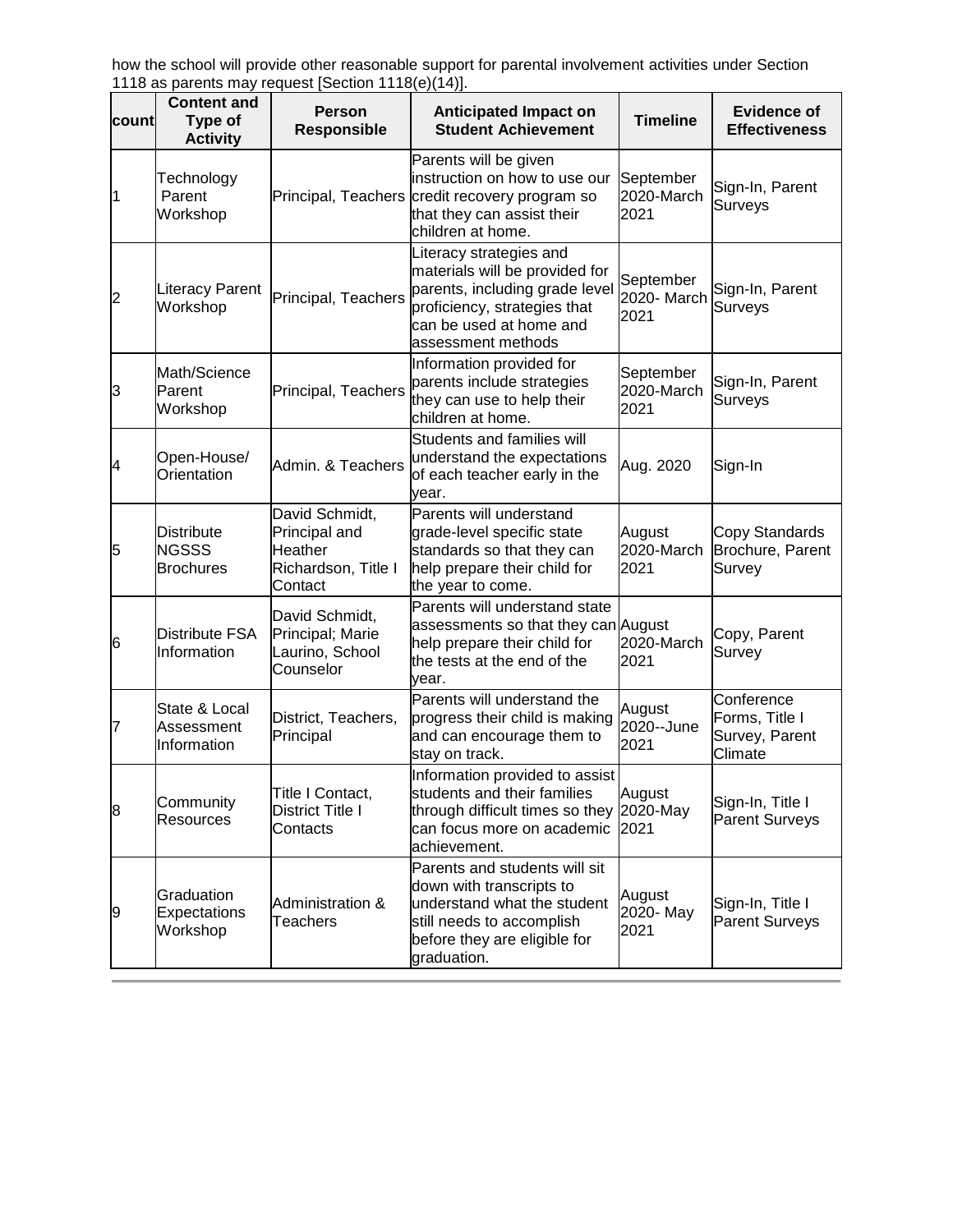# **Staff Training**

Describe the professional development activities the school will provide to educate the teachers, pupil services personnel, principals, and other staff in how to reach out to, communicate with, and work with parents as equal partners, in the value and utility of contributions of parents, and in how to implement and coordinate parent programs, and build ties between parents and schools [Section 1118(e)(3)].

| lcountl | <b>Content and</b><br><b>Type of Activity</b>                    | <b>Person</b><br><b>Responsible</b> | <b>Anticipated Impact on</b><br><b>Student Achievement</b>                                                                                                                                                                                                | <b>Timeline</b>                | <b>Evidence of</b><br><b>Effectiveness</b>               |
|---------|------------------------------------------------------------------|-------------------------------------|-----------------------------------------------------------------------------------------------------------------------------------------------------------------------------------------------------------------------------------------------------------|--------------------------------|----------------------------------------------------------|
| 11      | Leader in Me<br><b>IParent</b><br><b>Involvement</b><br>Training | and Title I<br>lContact             | Improve the ability of staff<br>to work with parents as<br>equal partners by providing<br>Sean Tabor, PLF best practices for parental<br>involvement to improve<br>student achievement,<br>specifically in the 7<br>Habits of Highly Effective<br>People. | August<br>2020 -<br>March 2021 | lTitle I<br>Parent/Teacher<br>Surveys, Climate<br>Survey |

#### **Other Activities**

Describe the other activities, such as parent resource centers, the school will conduct to encourage and support parents in more fully participating in the education of their children [Section 1118 (e)(4)].

**Response:** WACS will maintain and promote use of the Parent Resource Center in the main office of the school. This center will provide important English and Spanish informational brochures about state and local assessments, academic resources, and community resources and support options. Every effort will be made to keep the parent center current and easily accessible for parent use. The Parent Resource Center will be announced in the school newsletters and placed on the school web site, encouraging parents to make use of the resources. The school has implemented the use of School Reach, an automated calling program to inform parents of absences and special events. Finally, parents are encouraged to provide their email for daily or weekly Edgenuity updates on their students.

#### **Communication**

Describe how the school will provide parents of participating children the following [Section 1118(c)(4)]:

- Timely information about the Title I programs [Section 1118(c)(4)(A)];
- Description and explanation of the curriculum at the school, the forms of academic assessment used to measure student progress, and the proficiency levels students are expected to meet [Section 1118(c)(4)(B)];
- If requested by parents, opportunities for regular meetings to formulate suggestions and to participate, as appropriate, in decisions relating to the education of their children[Section 1118(c)(4)(C)]; and
- If the schoolwide program plan under Section 1114 (b)(2) is not satisfactory to the parents of participating children, the school will include submit the parents' comments with the plan that will be made available to the local education agency [Section 1118(c)(5)].

**Response:** WACS will hold its Annual Title I Parent Meeting in late September or early October 2020. A Power Point presentation will be available to share information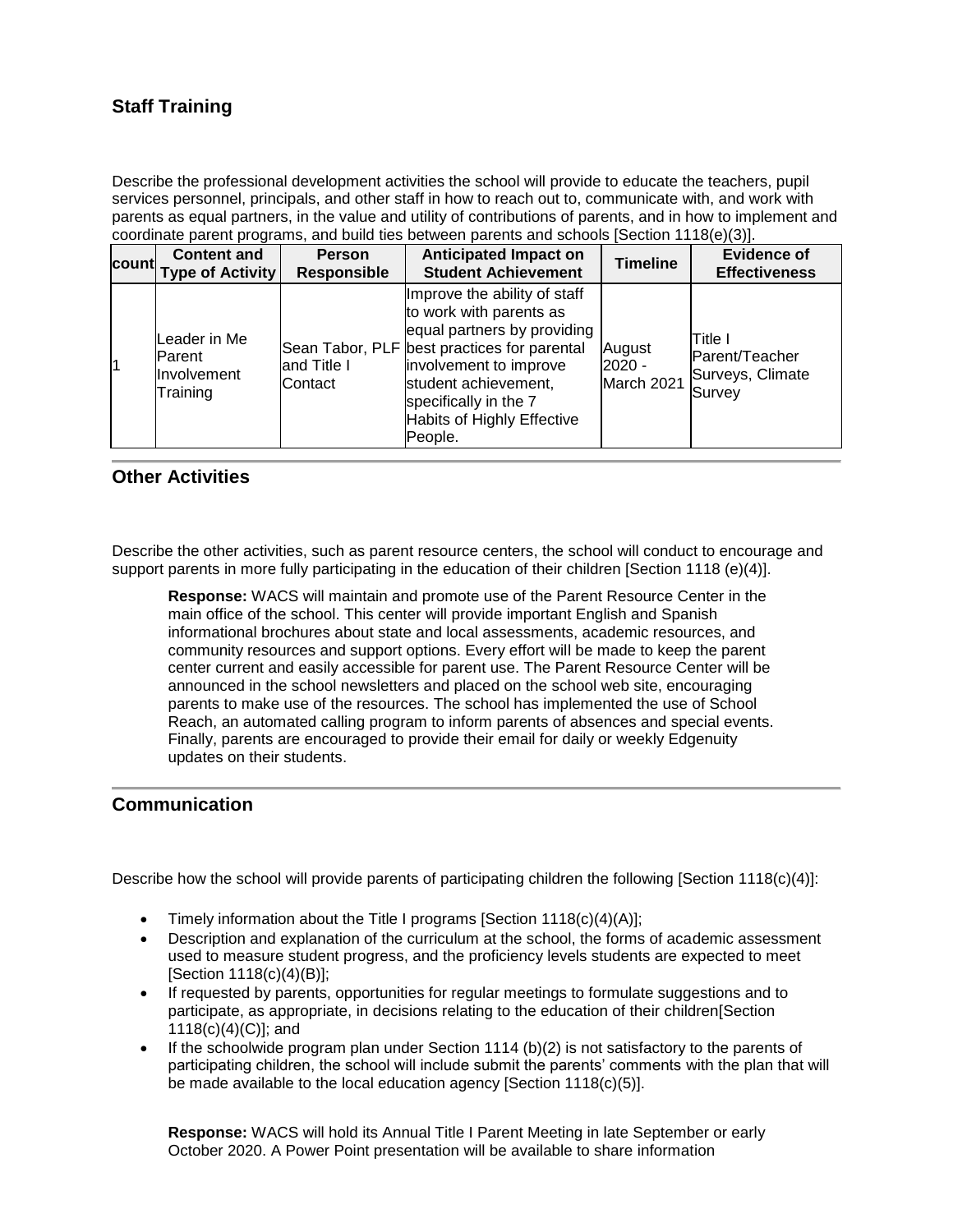regarding Title I programs, curriculum, academic assessments, and expected levels of proficiency; teachers and administrators will also share this information in informal, conversational settings. Parents will learn about the school-wide program and how they can participate in decisions relating to their child's education. Parents will receive a copy of the Parent Involvement Policy/Plan at this meeting as well as a District Calendar with pertinent information explaining the Next Generation Standards, AYP, parents' rights, progress monitoring assessments, the Florida Standards Assessment, and Florida's End of Course Exams (EOC). An assessment timeline will be provided for parents. Content area curriculum, instructional strategies, supplemental instruction, and technology initiatives will also be addressed. Parents will be encouraged to be a part of their child's education by participating in conferences, parental workshops, and parent/teacher/student school activities. Suggestions or concerns will be addressed by the School Advisory Council or LEA. Newsletters will be sent home, announcements will be placed in local newspaper and articles will be posted on the school web site announcing each meeting/activity. Sign-in sheets will provide documentation.

#### **Accessibility**

Describe how the school will provide full opportunities for participation in parental involvement activities for all parents (including parents with limited English proficiency, disabilities, and migratory children). Include how the school plans to share information related to school and parent programs, meetings, school reports, and other activities in an understandable and uniform format and to the extent practical, in a language parents can understand [Section 1118(e)(5) and 1118(f)].

**Response:** WACS Title I Parent Involvement activities will be planned at flexible times with the convenience and motivation of parents in mind. Due to mobility issues, parent involvement opportunities and resources are distributed at the time of enrollment. Enrollment forms, Title I Surveys, and conferences will provide information relating to barriers that may inhibit parental involvement, such as lack of transportation, disabilities, child care or limited English proficiency. WACS will make every effort to support parents with specific needs. In-home visits and telephone calls will be made for parents unable to attend meetings at school. District Title I Resource personnel provide Spanish translations of Parent Involvement Plan and other significant documents, as needed. Translators will be available at parent meetings to provide translation services to ensure parents are able to fully participate; a Unicom System is available to assist in translation as needed. The LEA will ensure that information is available to parents, considering the fluctuating student populations, by requesting data from the district MIS department every survey period. If surveys indicate a need, child care will be provided to enable parents to focus and participate in activities to help their child succeed in school.

#### **Discretionary Activities**

Discretionary School Level Parental Involvement Policy Components Check if the school does not plan to implement discretionary parental involvement activities. Check all activities the school plans to implement:

| <b>count</b> | <b>Activity</b>                                                                                                                                                                                                           | <b>Description of</b><br><b>Implementation Strategy</b> | <b>Person</b><br><b>Responsible</b>                | Anticipated<br>Impact on<br><b>Student</b><br><b>Achievement</b>                                                            | Timeline                         |
|--------------|---------------------------------------------------------------------------------------------------------------------------------------------------------------------------------------------------------------------------|---------------------------------------------------------|----------------------------------------------------|-----------------------------------------------------------------------------------------------------------------------------|----------------------------------|
|              | Providing necessary<br>literacy training for parents<br>from Title I, Part A funds, if<br>the LEA has exhausted all<br>other reasonably available<br>sources of funding for that<br>training [Section<br>1118(e)(7)]; and | Academic Workshops for<br>Parents                       | David<br>Schmidt,<br>Principal; Title<br>I Contact | <b>Information</b><br>provided for<br>lparents include<br>strategies they<br>can use to help<br>their children at<br>lhome. | August<br>2020-<br>March<br>2021 |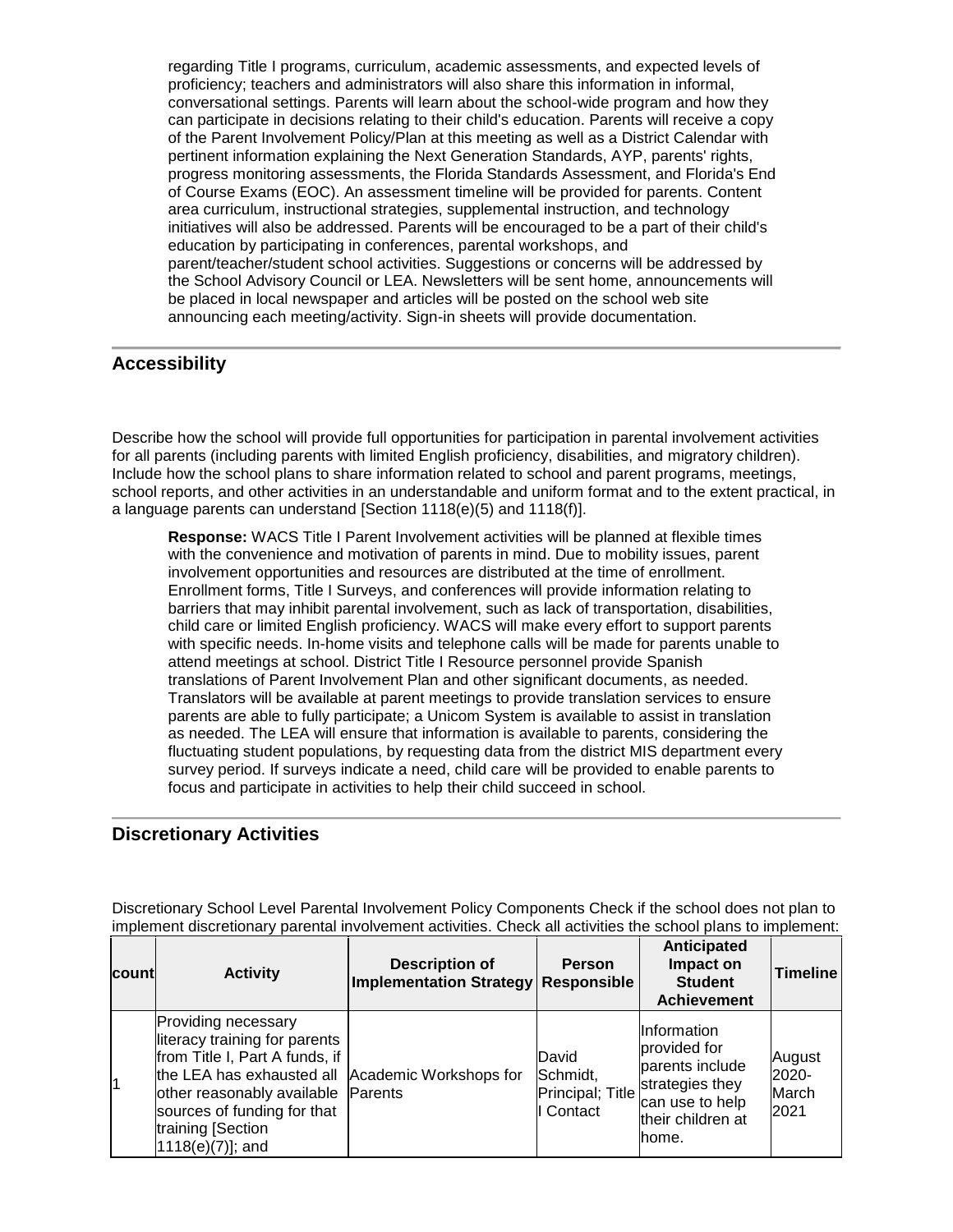| $\overline{2}$ | Maximizing parental<br>linvolvement and<br>participation in their<br>children's education by<br>arranging school meetings<br>at a variety of times, or<br>conducting in-home<br>conferences between<br>teachers or other<br>educators, who work<br>directly with participating<br>children, with parents who<br>are unable to attend those<br>conferences at school<br>[Section 1118(e)(10)]; | Parent meetings will be<br>held during the school day<br>and during evening hours<br>to accommodate and<br>motivate working parents.<br>Activities during the day<br>will involve<br>students/parents and<br>teachers. Parents unable<br>to attend will be offered in-<br>lhome visits.       | David<br>Schmidt, Title<br>Contact | By maximizing out<br>availability for<br>parental<br>involvement, we<br>invite more<br>parents to become 2021<br>active in their<br>child's education. | August<br>2020-<br>May |
|----------------|-----------------------------------------------------------------------------------------------------------------------------------------------------------------------------------------------------------------------------------------------------------------------------------------------------------------------------------------------------------------------------------------------|-----------------------------------------------------------------------------------------------------------------------------------------------------------------------------------------------------------------------------------------------------------------------------------------------|------------------------------------|--------------------------------------------------------------------------------------------------------------------------------------------------------|------------------------|
| 13             | Adopting and implementing<br>model approaches to<br>improving parental<br>involvement [Section<br>1118(e)(11)]; and                                                                                                                                                                                                                                                                           | WAC has worked to<br>generate new ideas for<br>increasing parent<br>involvement by<br>incorporating fun, family<br>activities into the parent<br>meetings. Meetings are<br>being marketed with a<br>focus on family fun with<br>activities encouraging<br>parents to come and<br>participate. | David<br>Schmidt, Title<br>Contact | By advertising a<br>more family<br>friendly<br>atmosphere, we<br>invite more<br>parents to become 2021<br>active in their<br>child's education.        | August<br>2020-<br>May |

### Evaluation of the previous year's Parental Involvement Plan **Building Capacity Summary**

Provide a summary of activities provided during the previous school year that were designed to build the capacity of parents to help their children [Section 1118 (e)(1-2)]. Include participation data on the Title I annual meeting.

| lcount         | Content and Type Number of<br>of Activity    | <b>Activities</b> | <b>Number of</b><br><b>Participants</b> | <b>Anticipated Impact on Student Achievement</b>                                                                                                                                                 |
|----------------|----------------------------------------------|-------------------|-----------------------------------------|--------------------------------------------------------------------------------------------------------------------------------------------------------------------------------------------------|
|                | Open<br>House/Orientation                    |                   | Approx 125                              | Students and families will understand the<br>expectations of each teacher early in the year.                                                                                                     |
| $\overline{2}$ | Title I Annual<br>Meeting                    |                   | 25                                      | Parents will have an understanding of what WACS<br>can offer as a Title I school and can encourage<br>their children to utilize the resources to advance<br>their education.                     |
| З              | <b>School Advisory</b><br>Council Meetings   |                   |                                         | Parents and students can provide input on how<br>10 per activity they feel WACS can improve or maintain the<br>academic progress of our students.                                                |
| 14             | lLeader in Me<br><b>Title I Parent Night</b> |                   | 25                                      | Parents and students alike will have an<br>understanding of the State of Florida graduation<br>requirements, and which classes the student must<br>complete in order to meet these requirements. |
| 5              | Parent Involvement<br>Surveys                |                   | Avg of 25 per<br>activity               | Surveys are sent out to parents with each report<br>card to gauge how well WACS is doing with<br>meeting the needs of the parents, so they can<br>meet the needs of their student.               |
| 6              | <b>Parent Conferences</b>                    | Approx<br>250     |                                         | WACS Administration and Staff meet often with<br>2-3 per activity parents/guardians/mentors of our students in order<br>to update them on academic, behavior, and<br>social/emotional progress.  |